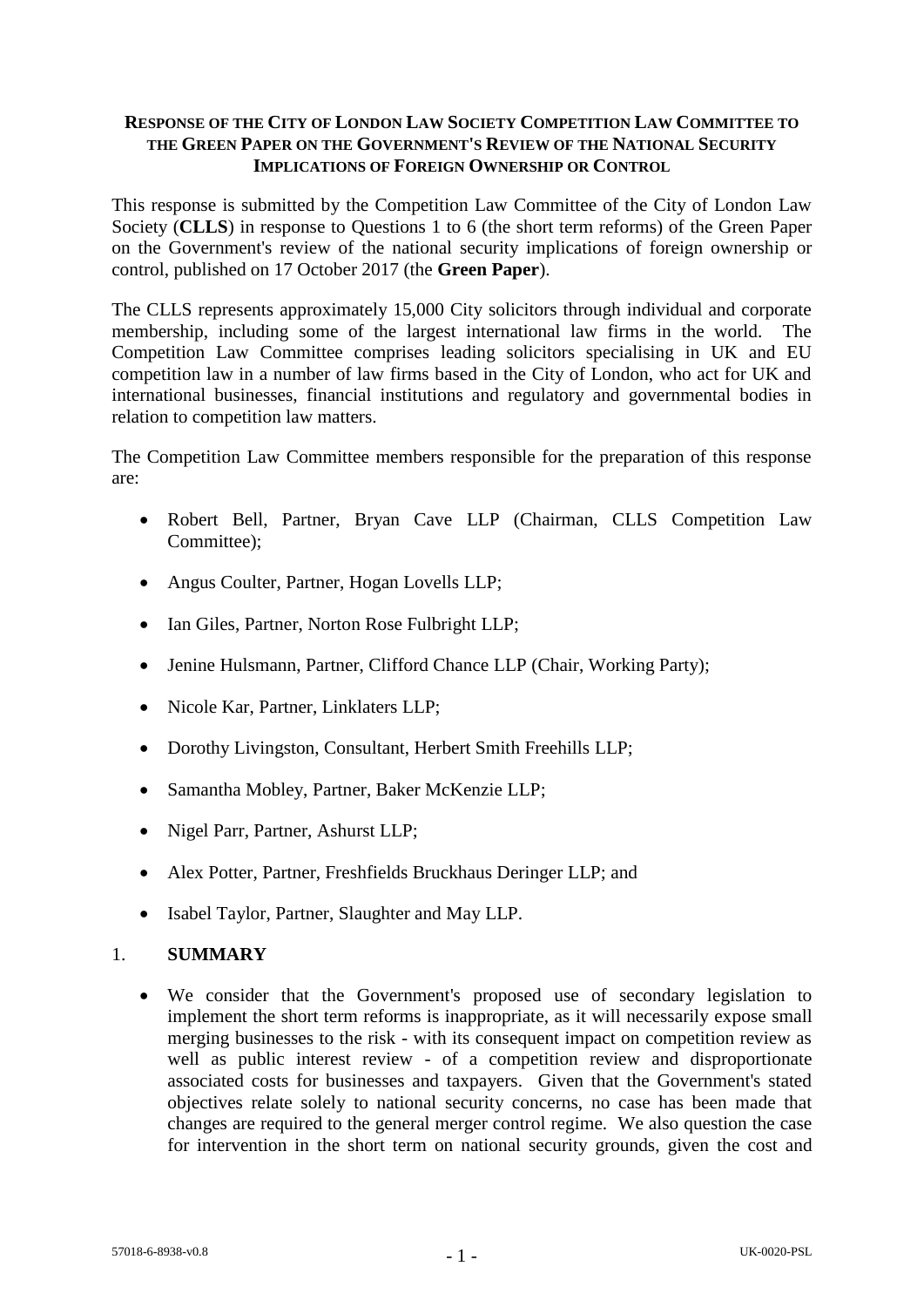uncertainty created by the changes and the potential negative impact on foreign investment (for which the Government has stated support).

- In addition, the imposition of those costs is unnecessary as it would be possible to achieve the Government's objectives through changes to the special public interest intervention regime. Parliament's clear intention in enacting the Enterprise Act 2002 (**EA**) was that transactions raising potential national security concerns, but not competition concerns, should be addressed through the special public interest regime, and the Government should therefore prioritise the primary legislation that is required to do so. For the reasons set out below, we do not consider that there is sufficient urgency to merit the proposed use of inappropriate secondary legislation. If the Government proceeds with the short term reforms, we recommend that it explores with the CMA the possibility of an amendment to the CMA's policy on *de minimis* mergers to add mergers that are caught by the lower thresholds as a category of transaction that the CMA will presume to be of insufficient importance to justify a reference on competition grounds.
- We acknowledge that there may, in some cases, be national security justifications for intervening in acquisitions of businesses with products that fall within the scope of the military or radioactive export control lists. However, the Government should recognise that this will create significant transactional costs for small, non-exporting businesses that may not be aware that their products are covered, many of which will not raise any national security concern. We also recommend that products covered by the dual-use list should not be included within the scope of the short term reforms, as they are less likely to give rise to national security issues and their inclusion would give rise to greater costs. Instead, the Government should assess the operation of the short term reforms (if implemented) after a period of their operation to determine whether dual-use products merit inclusion in the longer term reforms, on the basis of more complete information and more detailed consideration. We also recommend that approach for new and temporary additions to the relevant lists, given that their inclusion would give rise to significant unpredictability for small transactions.
- The proposed definitions of advanced technology are excessively wide. We suggest below some ways in which they could be tightened to focus more narrowly on the relevant potential national security concerns.
- We are concerned that the proposed turnover threshold will catch transactions without a sufficient nexus with the UK and therefore recommend that only turnover relating to the products falling within the relevant categories of business activities should count towards the satisfaction of that threshold. Alternatively, the Government might consider a threshold based on the value of the target's UK assets. The proposed share of supply threshold – lacking any requirement for a competitive overlap in the parties' activities – seems to us to be inappropriate in the context of a merger control regime and, in any event, redundant, for the reasons set out below. It should therefore not be implemented, or should at least be significantly raised.
- Transparent and detailed guidance on the operation of the proposed regime will be vital. This should cover jurisdiction, procedure (and in particular, who will be the responsible decision maker) and the approach to substantive assessment. Our response highlights key issues that should be covered in this respect.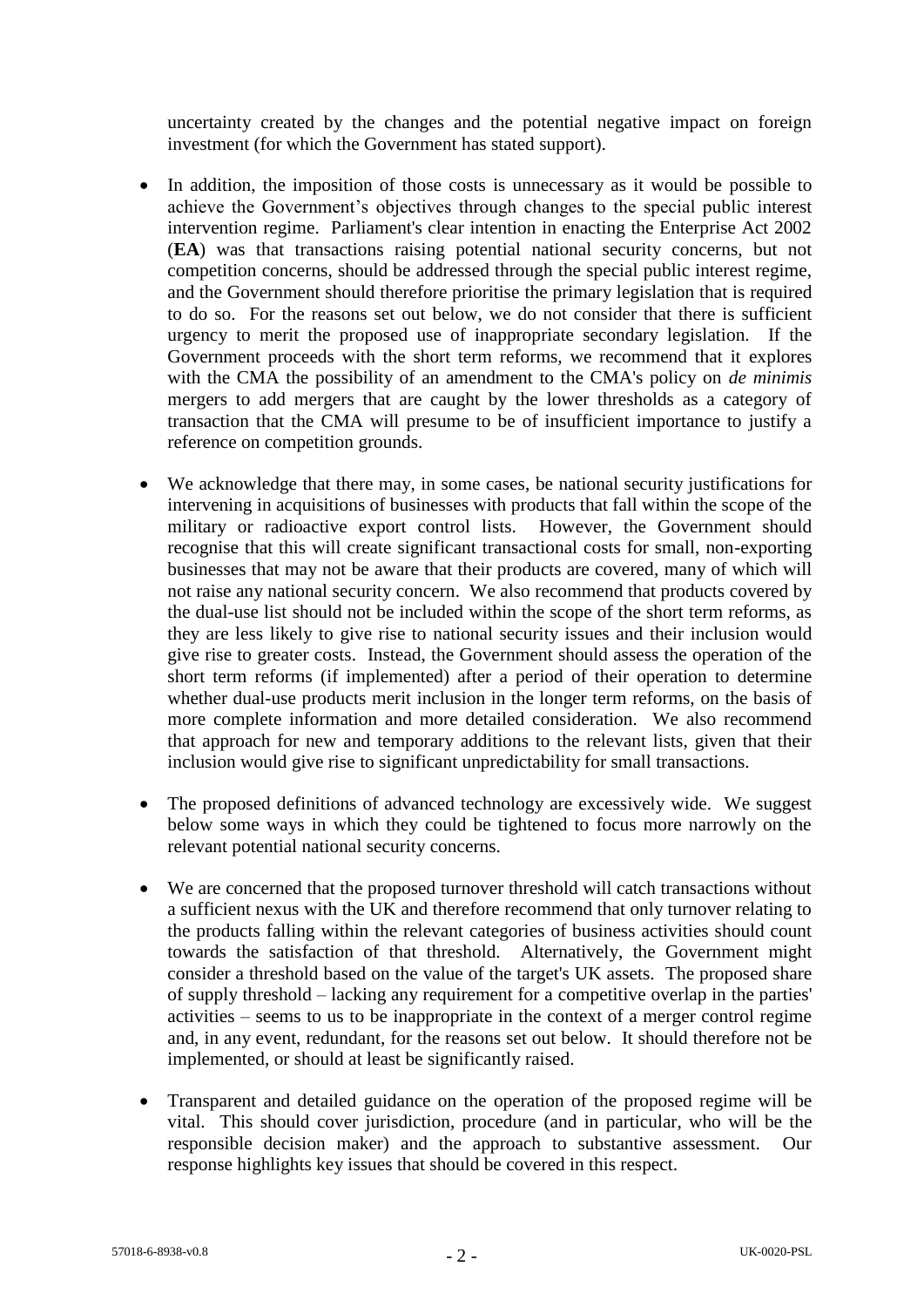- We consider that the impact assessment accompanying the Green Paper does not take into account certain important costs, such as those relating to the legal costs of carrying out competition self-assessments and those relating to determining the application of the military and dual use lists. It also does not provide sufficient information to assess the likely number of transactions that would be affected by the proposals.
- The Government should be mindful of the strong correlation between restrictiveness of foreign investment rules and the extent of foreign investment. We have some concerns that the wide scope of the regime, and the relatively vague explanations of the national security issues that the Government is seeking to address, create possibilities for the proposed regime to be used for purely protectionist purposes. Such protectionism would be self-defeating, as it could lead to prospective technology start-ups choosing other, more open jurisdictions in which to commence their operations.

# 2. **INAPPROPRIATE USE OF SECONDARY LEGISLATION**

- 2.1 The Green Paper states that the objectives behind the reforms relate solely to dealing with *national security* issues and not because of concerns about how competition is working in the relevant markets, or for any other public interest rationale. Parliament provided for a specific regime in ss.59-66 EA – the special public interest regime – to allow for mergers below the regular merger control thresholds to be scrutinised solely for public interest reasons and to exclude jurisdiction to review such transactions on competition or other public interest grounds.<sup>1</sup> Accordingly, the appropriate mechanism for implementing the reforms would be through amendment of this special public interest regime. Instead, however, the Green Paper proposes to implement the reforms by amending the regular merger control thresholds in s.23 EA, through the use of the powers conferred by ss.28(6) and 123 EA.
- 2.2 In our view, such a use of those powers would be inconsistent with the intention and spirit in which Parliament conferred them. In addition to the fact that Parliament clearly intended the special public interest regime to be used for national security reviews falling below the regular thresholds, the wording of ss.28 and 123 EA indicate that the powers to amend the merger control thresholds were intended for the purpose of regulating mergers on *competition* grounds:
	- 2.2.1 s.28(6) refers to amendment of "the sum for the time being mentioned" (emphasis added) in s.23. In our view, the rationale for this power is to allow the singular turnover threshold – the purpose of which is to focus on companies with economic significance – to be adjusted to take account of developments in the UK economy, such as inflation, or if it proved that a significant number of harmful anti-competitive mergers were escaping scrutiny altogether;<sup>2</sup>

1

See the Hansard debate at SC Deb (B) 30 April 2002, cols 326-327 and HL Deb 15 October 2002 vol 639 col 793.

<sup>&</sup>lt;sup>2</sup> See the Hansard debates at SC Deb (B) 30 April 2002, col 359 and HC Deb 30 October 2002 vol 391 col 929.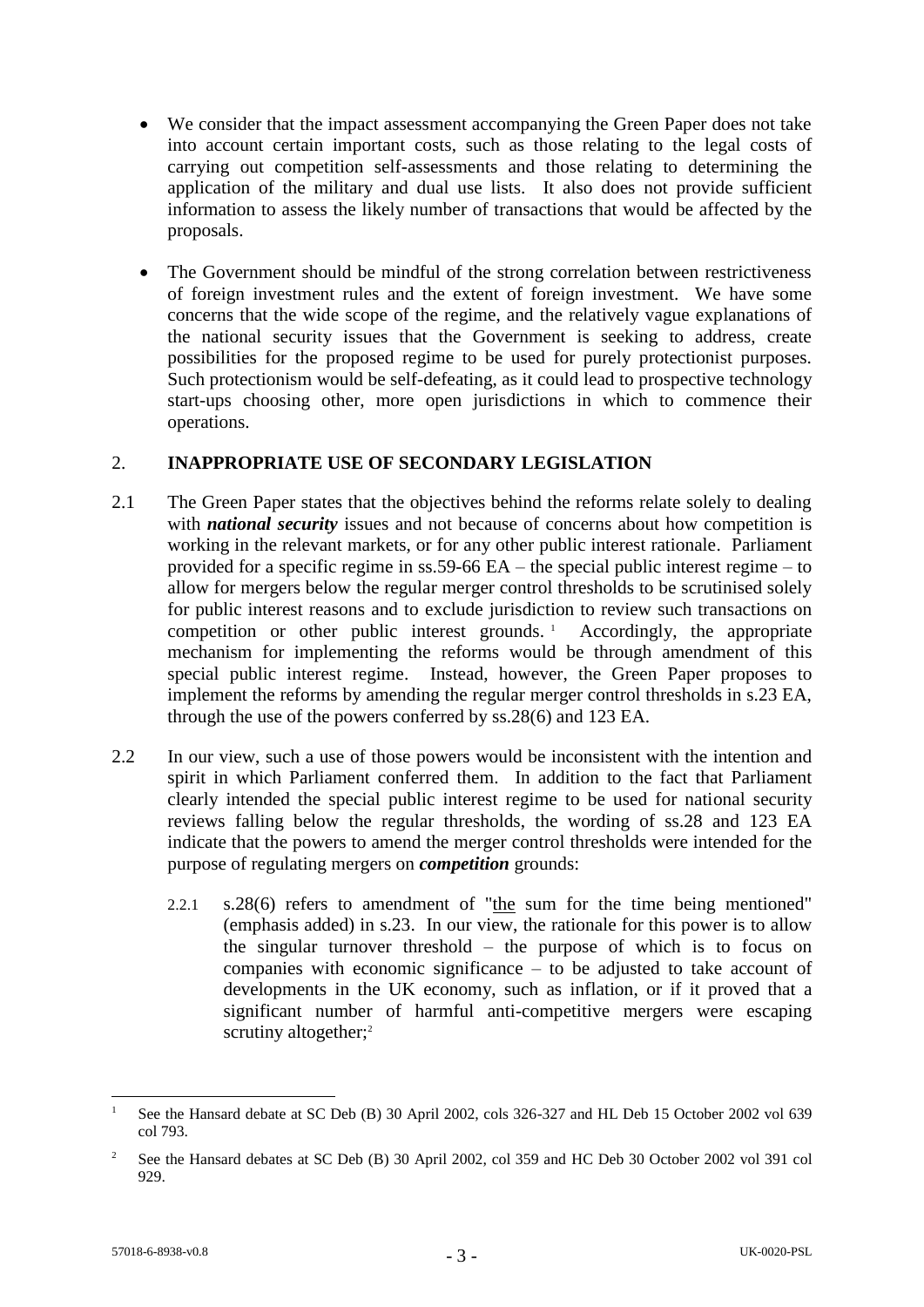- 2.2.2 s.123(3) requires the Secretary of State (**SoS**) to have regard to the desirability of any new condition operating by reference to the degree of commercial strength of the merging parties. This emphasises that the purpose of the s.23 jurisdictional thresholds is to capture transactions raising potential competition concerns and was intended to be adjusted in response to changes in the economic environment. 3 In our view, the Green Paper's use of the test to capture transactions without any potential competition issues at all (because the SoS is concerned only national security issues), subverts the purpose of s.23; and
- 2.2.3 whilst s.124(2)(a) allows orders to make different provision for different cases or different purposes, that is a general provision, and should not be construed as overriding the intention and purpose underlying the specific powers in ss.28 and 123.
- 2.2.4 If the Government proceeds with the proposed short term reforms, it would expose a large number of wholly insignificant transactions to the costs (for both businesses and taxpayers) associated with a potential review on competition grounds, as recognised by the impact assessment accompanying the Green Paper. Those costs would not be limited to those transactions that are called by the SoS for a national security review (for which the CMA would be required to carry out a competition review). Parties to any transaction falling within the extremely broad scope of the new regime will need to incur the legal costs associated with assessing the potential competitive impact of the transaction and whether to make a filing. This includes an assessment of vertical or conglomerate competition concerns in mergers between non-competitors that currently escape jurisdiction due to the absence of an increment in the share of supply.
- 2.2.5 As the impact assessment notes, transactions falling within the scope of the new regime are highly unlikely to raise competition concerns, so those costs will be largely wasted. However, the fact that such transactions are unlikely to give rise to such concerns does not mean that the costs of verifying this can be avoided. As the thresholds will catch transactions involving targets with very low levels of commercial activity in the UK, those legal and familiarisation costs will represent a disproportionate percentage of their turnover and profits. The use of the powers under ss.28 and 123 for a purpose unrelated to the regulation of competition may increase the risk of appeal against decisions made using these new powers.
- 2.3 It seems to us that the only conceivable reasons for exposing businesses and taxpayers to these unnecessary and disproportionate costs are to avoid the Parliamentary time that would be required to effect the changes to the special public interest regime through primary legislation, or to implement a temporary "sticking plaster" that can be used to carry out national security reviews pending the passing of primary legislation. We do not consider the reforms to be sufficiently urgent to justify that approach. In particular, we consider it unlikely that any transactions raising national security concerns would slip through the net in the time it would take to implement primary legislation, particularly if that legislation is appropriately prioritised. The current power, under the special public interest regime, to review transactions involving government contractors (including businesses that have previously worked

 $\overline{\mathbf{3}}$ <sup>3</sup> See the Hansard debate at HL Deb 15 October 2002 vol 639 cols 793-794.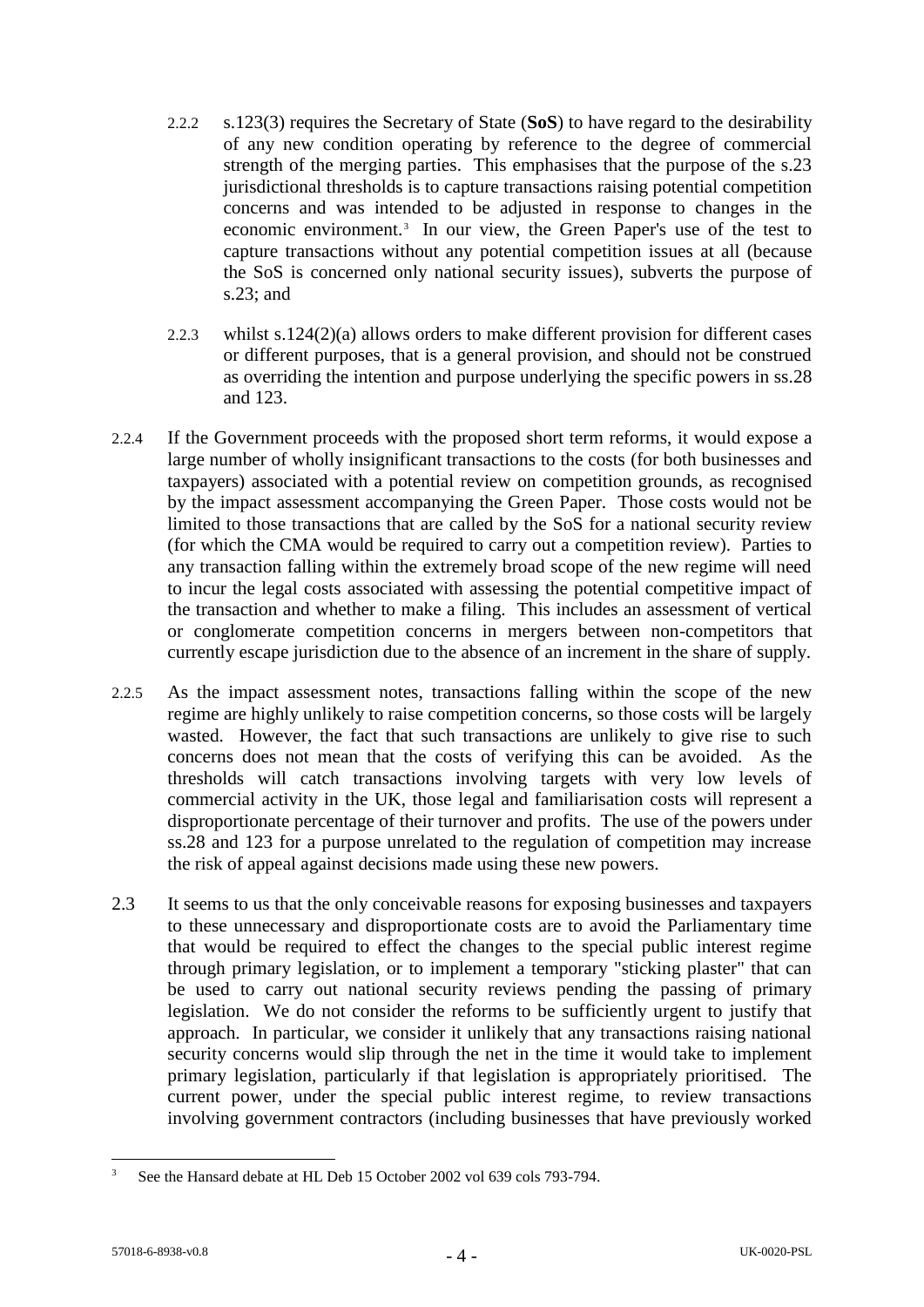for the Government) is already likely broad enough to capture relevant transactions. Moreover, the Government has not identified in the Green Paper or impact assessment any transactions raising potential national security concerns that it considers to have escaped review and itself does not appear to consider the reforms to be particularly urgent, having announced its intention to introduce them over a year ago, in September 2016.

2.4 Consequently, our view is that the Government should refrain from using secondary legislation to implement unsubstantiated reforms and should instead prioritise the "longer term" reforms – amending the EA by primary legislation – that will allow the use of the special public interest regime, or a similar, entirely separate, regime. That would also allow for a sufficient period of consultation (longer than the four week period of the current consultation) to address and consider properly the complex technical issues regarding the appropriate definition of the advanced technology sector.

### 3. **RESPONSES TO GREEN PAPER QUESTIONS**

### **Question 1: Do you think the proposed definitions for the dual-use and military and advanced technology sectors provide sufficient clarity and certainty to businesses and investors?**

- 3.1 We recognise that for many items and technology on the military, dual use and radioactive source lists, there is a national security justification in ensuring that they do not (if located in the UK) fall into the hands of a hostile State actor. However, for many items on the list there is no such justification. In particular:
	- 3.1.1 items which are on the EU Dual Use List but which do not appear in Annex IV to Council Regulation (EC) No. 428/2009. These items may be transferred within the EU without restriction and it therefore seems to us inappropriate to include such items, as by their nature they cannot be particularly sensitive from a national security perspective; and
	- 3.1.2 items on the UK Dual Use List the export of which is prohibited only to certain territories. For example, marine vessels, related equipment, components, software and technology are prohibited for export to Iran under PL9008 of the UK Dual-Use List, but would not give rise to significant national security risks if located in the UK and under the control of a hostile State actor.
- 3.2 We therefore submit that the Government should produce a separate list, containing only those items for which there could be genuine national security concerns arising from inbound foreign investment and selected from the following lists: the UK Military List; Annex IV items on the EU Dual-Use List, items on the UK Dual-Use List which are subject to intra-EU transfer restrictions; and the UK Radioactive Source List.
- 3.3 The clarity and certainty that may be derived from the use of these lists appears to be over-stated. In practice determining whether a particular item or technology falls within the listed categories of products can be complex. In difficult cases, the process of ascertaining whether an item is covered by export restriction, in consultation with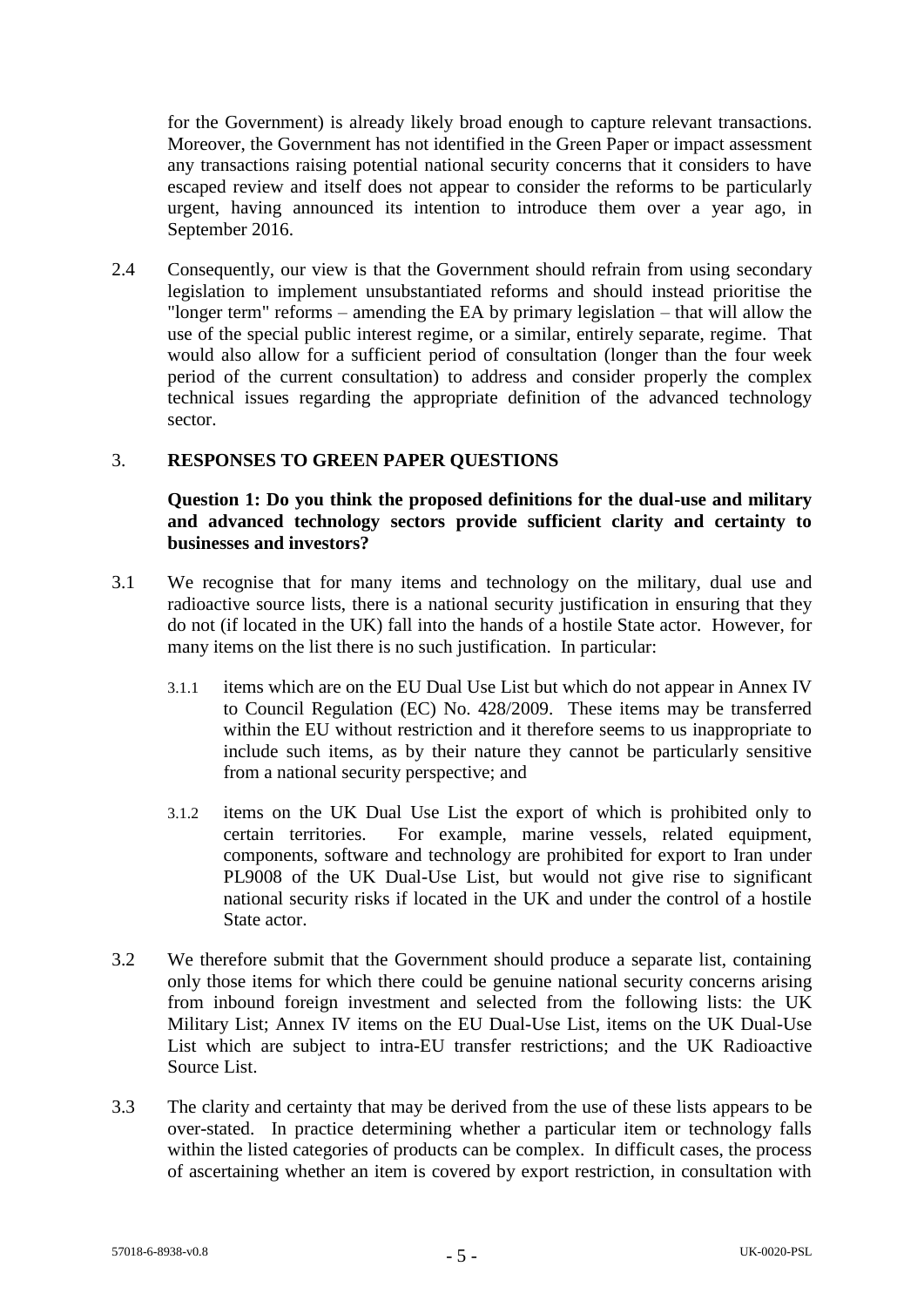BEIS and other government departments with the relevant expertise, can take a year, or longer. In particular, while the criteria used to determine product classifications are published, the way that they are applied by Government is not and can therefore be unpredictable.

- 3.4 In addition, many of the small business that will be caught by the new regime will not be exporters and will therefore never have had cause to assess whether their products fall within any of the listed categories. Doing so as part of transactional due diligence will add significant legal and consultancy costs that will often be disproportionate to the value of the transaction.
- 3.5 We therefore recommend that any move to use the military, dual use and radioactive source lists as a basis for determining jurisdiction should be accompanied by an appropriate increase in the Government resources that are available to businesses to assist in the determination of whether items are covered by export controls, so that an answer can be obtained quickly and at minimal cost.
- 3.6 As regards the dual-use lists, these cover a wide range of commercially available items, such that their inclusion will significantly increase the costs of the proposed reforms for businesses and taxpayers. Items on the list are also, in general, less likely to give rise to national security concerns in the context of inbound investment than those on the military and radioactive lists. We therefore question whether it is appropriate to include them as a basis for jurisdiction under the short term reforms. A more proportionate approach, in our view, would to include only the military and radioactive source lists within the short term reforms and to assess after a period of time whether it is desirable to include also dual-use products as part of the proposed longer term-reforms, taking into account information gleaned during the initial period of operation of short term regime.
- 3.7 Finally, paragraph 87 of the Green Paper proposes that the new regime will apply to businesses "that design or manufacture items or hold related software and technology" that is specified on the relevant military and dual-use lists and that this would not be limited to businesses that currently export those products, software or technology. In keeping with the objective of regulating the acquisition of UK businesses with the relevant expertise and intellectual property (paragraph 84 of the Green Paper), the definition should make it clear that it is satisfied only to the extent that a business designs, manufactures or holds the relevant items or related software and technology in the UK (i.e. to the extent that UK export controls apply) and will not apply to the acquisition of a foreign target that merely exports the relevant items to the UK.
- 3.8 As regards the definition of advanced technology, see the response to question 3 below.

### **Question 2: Do you think the scope of the new thresholds should reflect updates to the relevant Strategic Export Control lists? Do you think that enterprises that design or manufacture items subject to temporary export controls should also be in scope?**

3.9 The inclusion of updates and temporarily-controlled items would create significant additional uncertainty for businesses. The process for adding items (whether permanently or temporarily) is opaque and in many instances businesses will not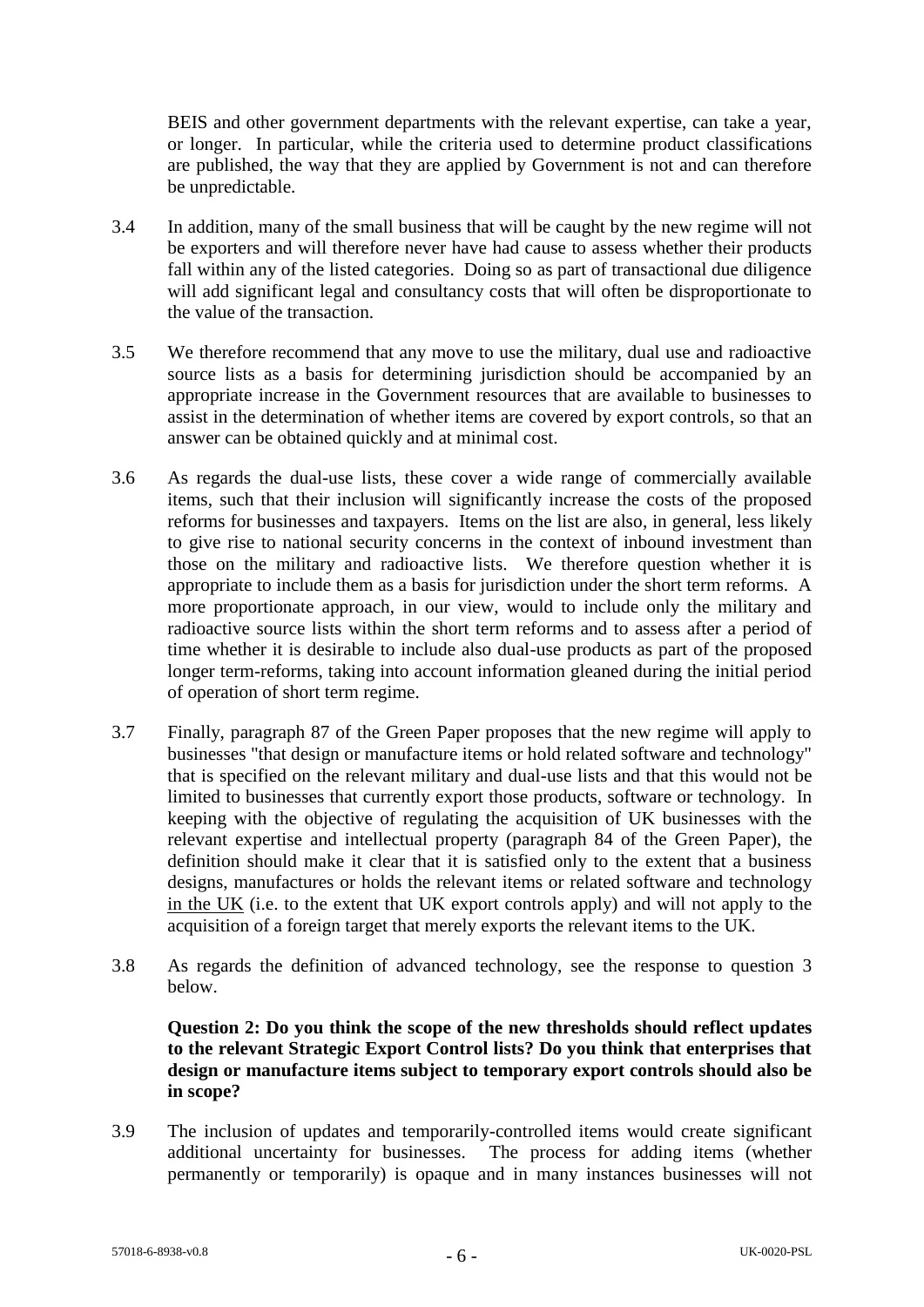become aware that one of their products has become subject to export control (and therefore EA jurisdiction) until after it has been added to the relevant list. The consequent risks are that transactions could be called in for a national security review at a late stage in the process and that, in some cases, Government adds items to the list for the sole purpose of obtaining jurisdiction to review a particular transaction. That would result in a degree of unpredictability that could not be addressed in merging parties' contractual arrangements.

- 3.10 Again, it seems to us that these risks militate against the inclusion of new and temporary items in short term reforms, and in favour of a period of assessment of the operation of the regime once implemented on the basis of the lists as they currently stand with a view to determining, on the basis of more complete information and more detailed analysis, whether new and temporary items should be included as part of the longer term reforms.
- 3.11 If, instead, the Government does include those items as a basis for asserting jurisdiction, we recommend that for any given transaction, the version of the list that is used to establish jurisdiction should be that which applies on the date that the merging parties sign a binding sale and purchase agreement, or launch a public takeover offer.

### **Question 3: Are the proposed definitions sufficiently focused on sectors where national security concerns may arise? If not, what amended definitions would help achieve this?**

- 3.12 The proposed definition relating to multi-purpose computing hardware is extremely wide. Almost all computing hardware is multi-purpose, such that any owner or creator of intellectual property (**IP**) relating to computing hardware will be caught.
- 3.13 While we recognise that businesses with activities relating to "roots of trust" may pose specific cyber-security risks, the reasons for focusing on owners or creators if IP rights relating to computer hardware are less clear to us. The Green Paper states that it is because there are ubiquitous goods with the potential to be directed remotely by a hostile foreign actor and because mergers involving businesses in the advanced technology sector might afford such actors knowledge or expertise that could be used to undermine national security.
- 3.14 Consequently, the desire to intervene in acquisitions of small technology innovators seems driven by the concern that their technology might conceivably become ubiquitous at some point in the future. In our view, that is too speculative a basis for intervention.
- 3.15 Moreover, most computing hardware IP rights (including for ubiquitous hardware) are already owned by foreign businesses, so it is not evident that intervening in the takeover of a UK holder of such IP rights would materially add to the national security of the UK.
- 3.16 If ownership of computing IP is retained as a business activity that will become subject to the new regime, we recommend that the definition is tightened to focus more narrowly on the Government's specific national security concerns. In particular: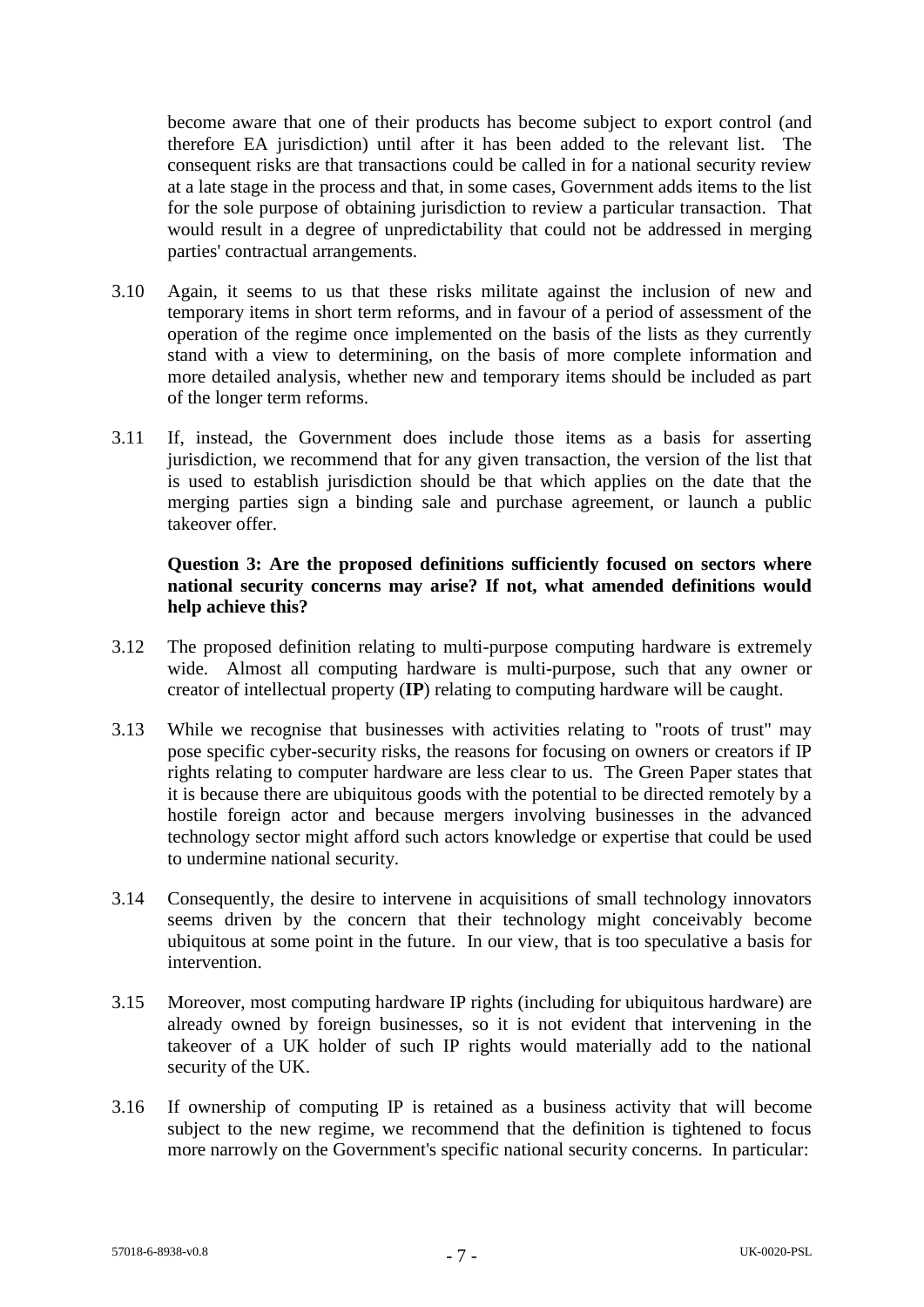- 3.16.1 the concerns outlined in Chapter 3 of the Green Paper relate almost entirely to critical infrastructure. Accordingly, we submit that businesses active in the ownership or creation of computing hardware IP rights should be subject to the new regime only to the extent that the hardware to which those IP rights pertains is used in the UK's Critical National Infrastructure, as defined by the Centre for the Protection of National Infrastructure;
- 3.16.2 given the concern to control the ownership of IP relating to ubiquitous computing hardware, the definition should incorporate some objective measure of ubiquity, for example by reference to the volume or value of sales or number of users; and
- 3.16.3 enterprises should be excluded from the definition if they have mere ownership of defined IP where its creation and application is outsourced to an enterprise that is not under common control with the owner. For instance, a manufacturer of a smart fridge will likely buy processors and outsource their programming, and will not therefore be in a position to exploit any resulting IP to the detriment of national security.
- 3.17 As regards the design, maintenance or support of the secure provisioning or management of roots of trust of multi-purpose computing hardware, this appears to us to be a broadly sensible definition, provided it is suitably clarified. In particular, we assume it is intended to refer to a set of functions within the trusted computing module that the computer's operating system always trusts and can therefore be exploited to introduce a back door or other cyber security vulnerability. We assume the definition is not intended to refer to Trust Service Providers within the meaning of Regulation (EU) No 910/2014 on electronic identification and trust services for electronic transactions in the internal market, although this should be confirmed.
- 3.18 The scope of relevant products for quantum-based technology as including those that are "for use in" quantum computing is also excessively broad, catching any input no matter how immaterial. We recommend limiting the definition to products that are manufactured or designed for the predominant purpose of use in quantum computing or communications, or that are essential inputs for such activities.
- 3.19 Finally, while we will comment in more detail on the proposed long term reforms in the subsequent consultation, we note at this stage that the proposed definitions are too broad and vague to form the basis for a mandatory filing obligation.

**Question 4: Do you agree that the new jurisdictional tests in the Enterprise Act 2002 for businesses in the above defined sectors should be: (i) a turnover of over £1 million, rather than £70 million as now; and/or (ii) a merger or takeover involving a target with 25% or more share of supply (i.e. with no need for an increase), or which meets the current test of creating or enhancing a share of supply of 25% or more.**

- 3.20 We have two reservations with the proposed thresholds.
- 3.21 First, the turnover test does not provide for a sufficient jurisdictional nexus with the UK. Paragraph 84 of the Green Paper indicates that the Government's objective is to be able to intervene in acquisitions of UK businesses with the relevant expertise and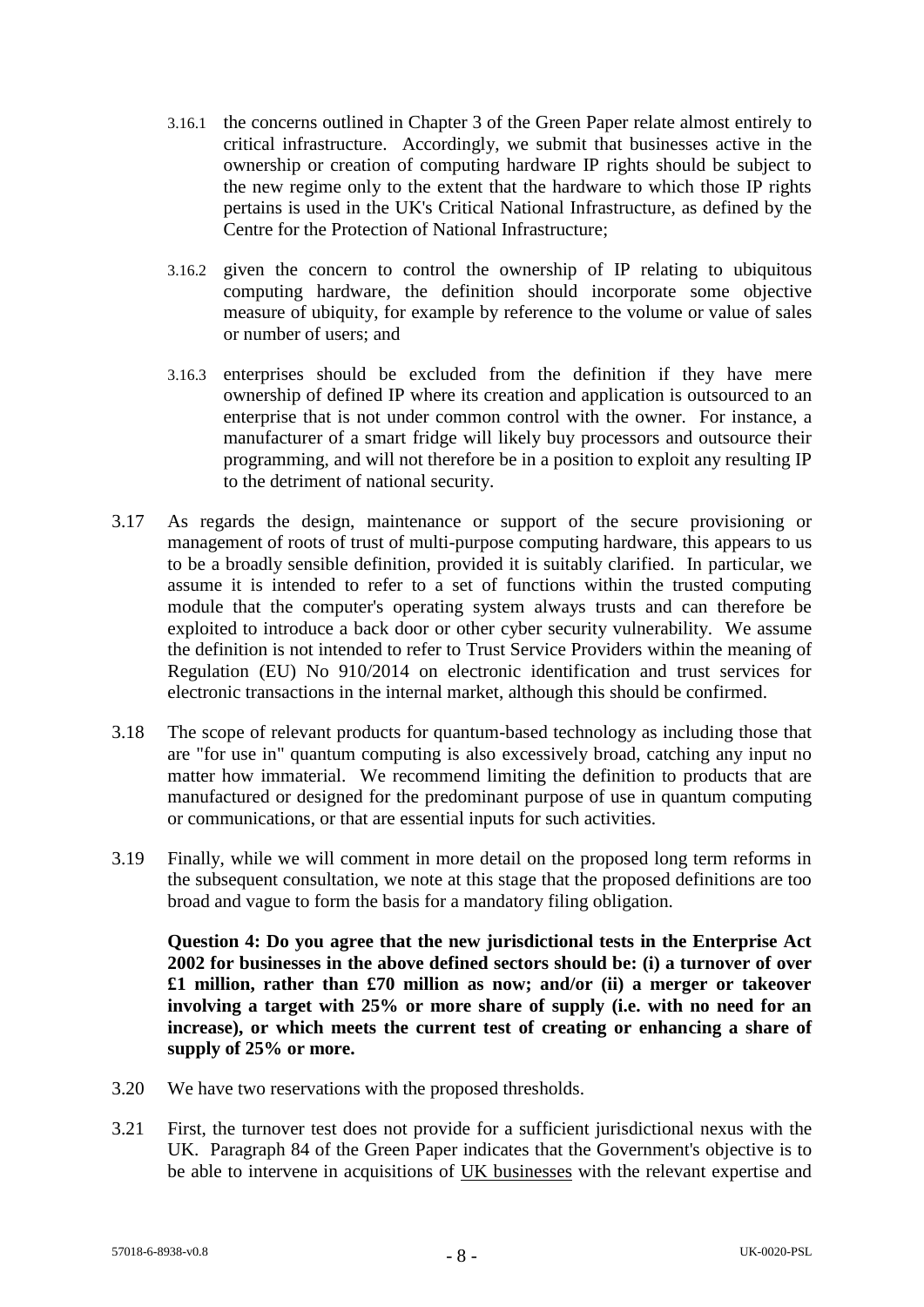IP. However, the thresholds, as drafted, would also allow for interventions in acquisitions of foreign businesses that carry out the relevant activities outside the UK but which sell into the UK. In particular, it seems that the proposed £1 million turnover threshold could be satisfied by sales of any products or services, not just those relating to military/dual use products or advanced technology, such that a business with overseas activities in those areas and unrelated sales in the UK would be caught. In order to ensure an appropriate UK nexus, we submit that only turnover relating to sales of the relevant products or services in the UK be taken into account in determining whether the £1 million threshold is met. Alternatively, the Government might consider a threshold based on the value of the target's UK assets.

- 3.22 Second, the proposed market share threshold seems to us to be inappropriate in the context of a merger control regime, since under the current proposals there is no requirement for any overlap between the activities of the parties, unlike the current thresholds which require there to be an increment to the share. In any event, this threshold appears to be largely redundant, as it will be relevant only to acquisitions of businesses with insignificant commercial activities, i.e. those with less than £1 million of turnover in the UK. Moreover, the share of supply test is inherently subjective and requires merging parties to incur significantly more legal costs to assess its application than is the case for the objective turnover test. Those costs will be disproportionate for businesses with turnover of less than £1 million. We therefore recommend that this threshold is not implemented and that the Government relies instead on the amended turnover threshold. Failing that, the Government should consider setting the share of supply threshold at a higher level than 25%, given that the putative concern is the availability of alternative sources of supply, not whether there is a substantial lessening of competition. In our view, a 50% share of supply threshold would be more appropriate for that purpose.
- 3.23 As set out in the introduction to this response, we consider that these lower thresholds should apply only to national security review, and not to competition review.

# **Question 5: Would Government guidance in relation to its views about the amendments, including their solely national security focus, be useful? If so, what would it most helpfully cover?**

3.24 Guidance in relation to the proposed reforms would be not only useful, but necessary. It will also be important that such guidance is issued for consultation before implementation of the proposed reforms. In addition to the clarifications of the jurisdictional tests that are discussed above, such guidance would need to cover both the Government's approach to the substantive assessment of national security concerns, the relevant procedures for calling in and carrying out such reviews and crucially who the responsible decision maker will be.

#### *Substantive assessment*

3.25 Given the extremely broad definition of activities that come within the relevant definitions (in particular those relating to computer hardware) and the relatively vague descriptions in the Green Paper of the specific national security concerns that may be raised by transactions that would be caught by the new regime, the guidance should cover, at minimum: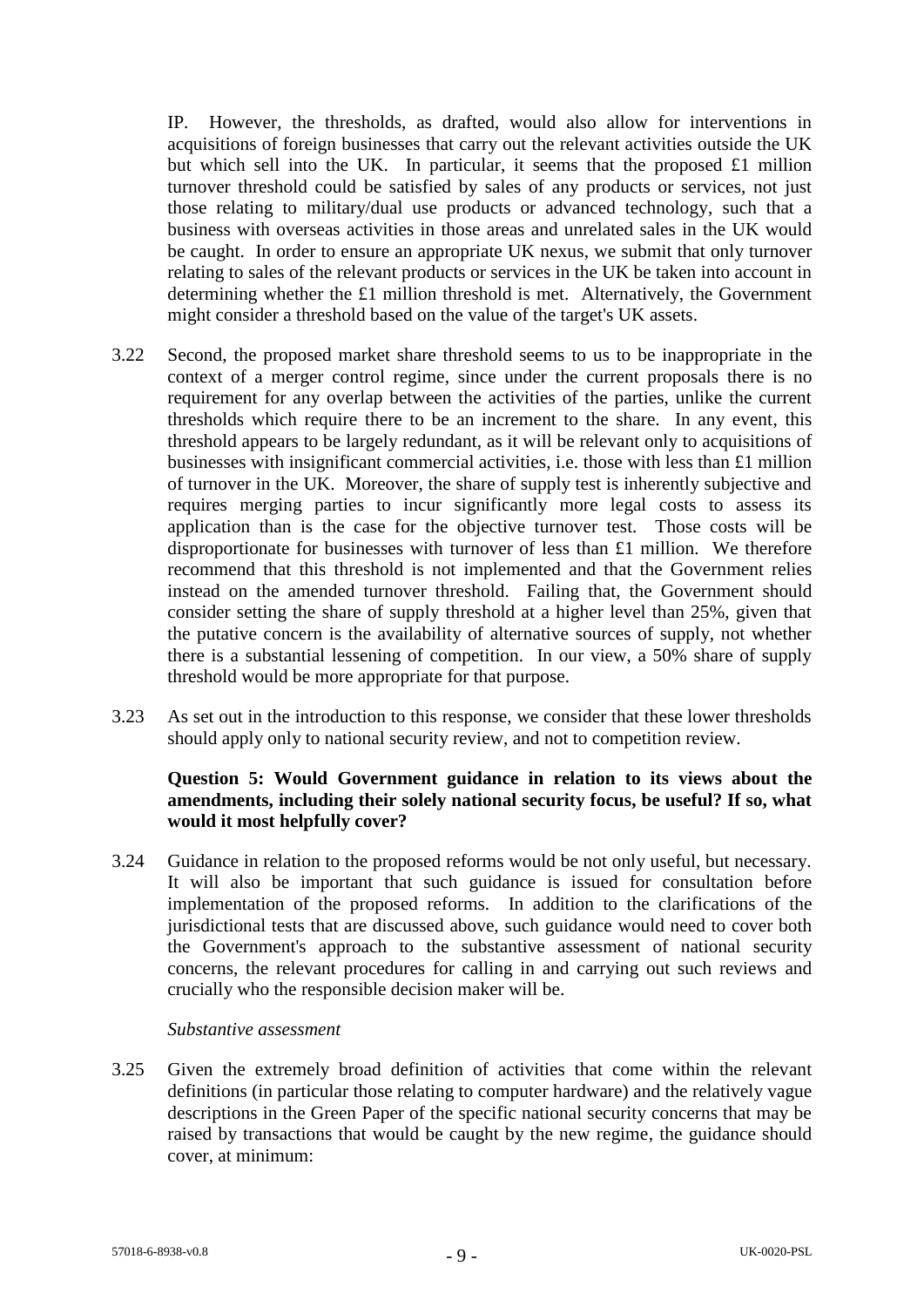- 3.25.1 detailed explanations of the specific national security concerns and how the Government proposes to identify technology that it considers may become sufficiently ubiquitous to warrant a national security review;
- 3.25.2 how the Government's assessment is likely to vary according to whether the acquisition is:
	- (a) by a State owned enterprise; 4
	- (b) by investors from a jurisdiction that is a potentially "hostile actor", including the criteria that will be used to determine whether that is the case and an indication of whether investors from some jurisdictions will be assumed (in all or most circumstances) not to be hostile;
	- (c) a business with technologies or products that are used in Critical National Infrastructure; or
	- (d) a foreign-to-foreign transactions (e.g. where the UK target forms part of a multinational business or where the target has no assets or employees in the UK);
- 3.25.3 other factors that will tend to indicate the absence of national security concerns, such as the availability of alternative technologies, sources of supply and/or expertise within the UK;
- 3.25.4 illustrative examples of various transactions raising the different types of national security concern; and
- 3.25.5 the remedies that the Government would normally accept for each of the different kinds of national security concerns that are identified, emphasising that in most cases behavioural remedies, such as restrictions on the flow of information or IP, will be the most proportionate and appropriate way to mitigate those concerns.
- 3.26 In addition, we recommend that the Government explores with the CMA the possibility of an amendment to the CMA's policy on *de minimis* mergers (as set out in "Mergers: Exception to the duty to refer in markets of insufficient importance" (CMA64)) to add mergers that are caught by the lower thresholds as a category of transaction that the CMA will presume to be of insufficient importance to justify a reference on competition grounds, even if the existing criteria that it applies to determine whether to exercise its *de minimis* discretion are not met.

#### *Procedure*

3.27 A transparent and predictable procedure will be critical to ensure that any new foreign investment regime does not unnecessarily deter such investment. In this respect, it should not be assumed that the current procedures for review of transactions involving

1

See, for example, Canada's guidelines on "Investment by state-owned enterprises - Net benefit assessment" (available at https://www.ic.gc.ca/eic/site/ica-lic.nsf/eng/lk00064.html#p2) which provide for a more rigorous review of acquisitions by SOEs, which are defined as "an enterprise that is owned, controlled or influenced, directly or indirectly by a foreign government".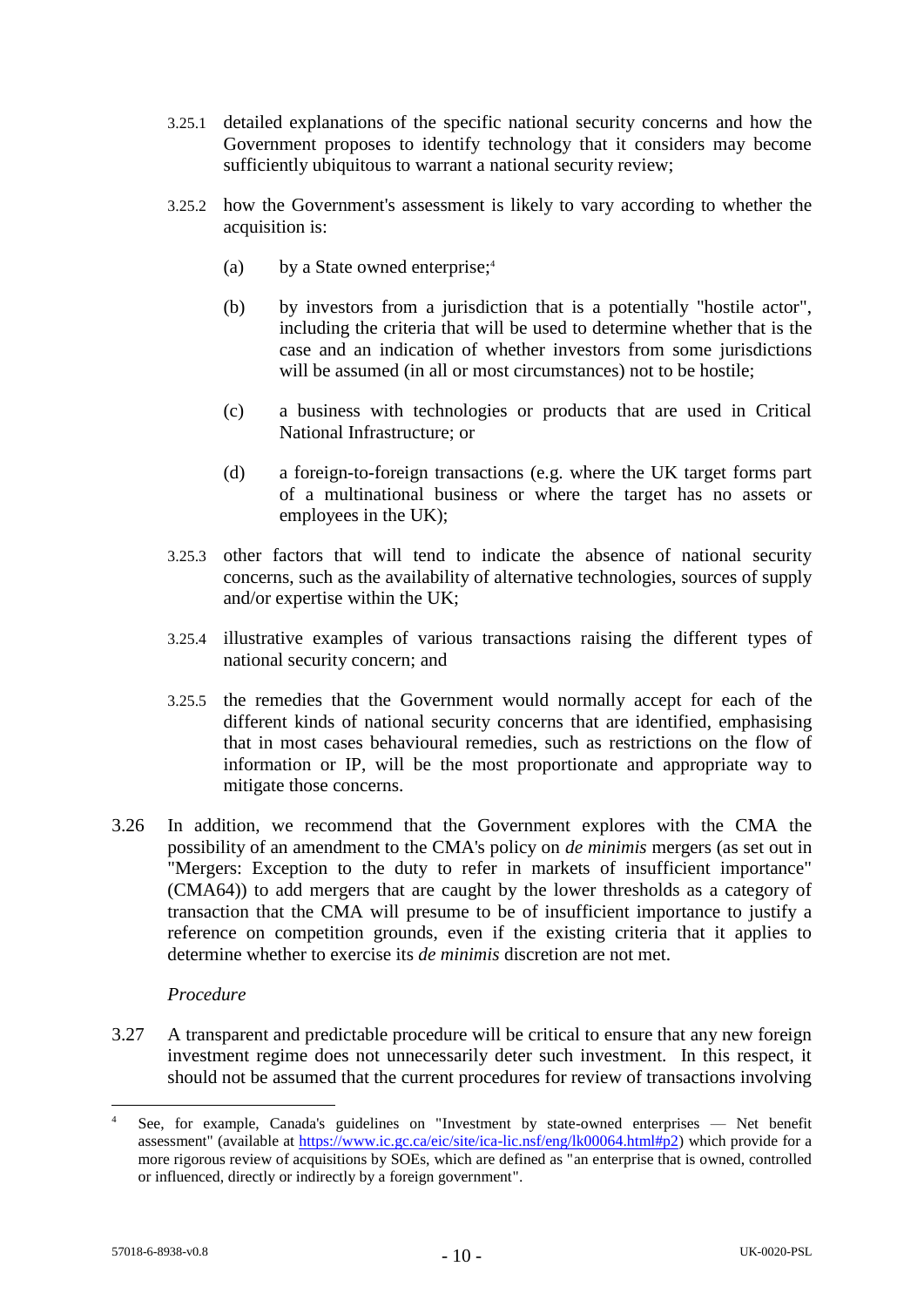Government contractors will be appropriate for a wider category of transactions that raises various different types of potential national security concerns and in which various Government stakeholders may have an interest.

- 3.28 Procedural guidance should cover the following issues:
	- 3.28.1 Identification of the decision maker: Merging parties must be able to identify the relevant decision maker, so that they can seek early engagement if their transaction raises potential national security concerns. The Guidance should therefore specify which Government Ministers and departments merging parties should approach for each different type of transaction. In that respect, the Government should reflect carefully on which departments have the appropriate expertise to carry out a national security review specifically in relation to inbound investment.
	- 3.28.2 Access to the decision maker: Guidance must also explain how merging parties may access the relevant decision-maker. In particular, if merging parties are unable to verify and understand the precise concerns of the decision maker, it will be impossible for them and their legal advisers to gather information that is responsive to those concerns. For the same reasons, guidance should also be provided on access to the Investment Security Group that is described in paragraph 103 of the Green Paper, as it appears that this body will have an important and influential role in the decision-making process.
	- 3.28.3 Due process: Procedures under the short term reforms will result in a decision under the EA that is subject to judicial review by the Competition Appeal Tribunal  $(CAT)$ , by virtue of s.120 EA.<sup>5</sup> It should therefore be clarified that the SoS will respect the principles of due process that have been developed by the CAT and other courts in respect of such decisions, such as fairness, equal treatment, the right to a fair hearing (including disclosure of the gist of the case which the merging parties must answer), the duty to consult and the duty of candour during review proceedings.
	- 3.28.4 Procedure: a summary of the procedural steps, information gathering powers and notification requirements and review timetable under the EA.
- 3.29 Confidential guidance: Given the sensitive nature of national security reviews and their potential impact on the UK's international relations with third countries, we anticipate that the Government may not be inclined to publish detailed guidance on its approach to certain substantive issues. If so, it will be important to make available a procedure for obtaining confidential and timely guidance from the Government on a case-by-case basis, and that appropriate Government resources are made available for that purpose. Given that potential transactions may not be in the public domain and

<u>.</u>

<sup>&</sup>lt;sup>5</sup> While we will respond to the longer term proposals separately, it seems to us that the CAT will also be the appropriate appellate body for any regime under which decisions are taken solely on national security grounds. While the CAT's primary purpose is to review decisions relating to competition, it has the advantage of being much quicker than the Administrative Court.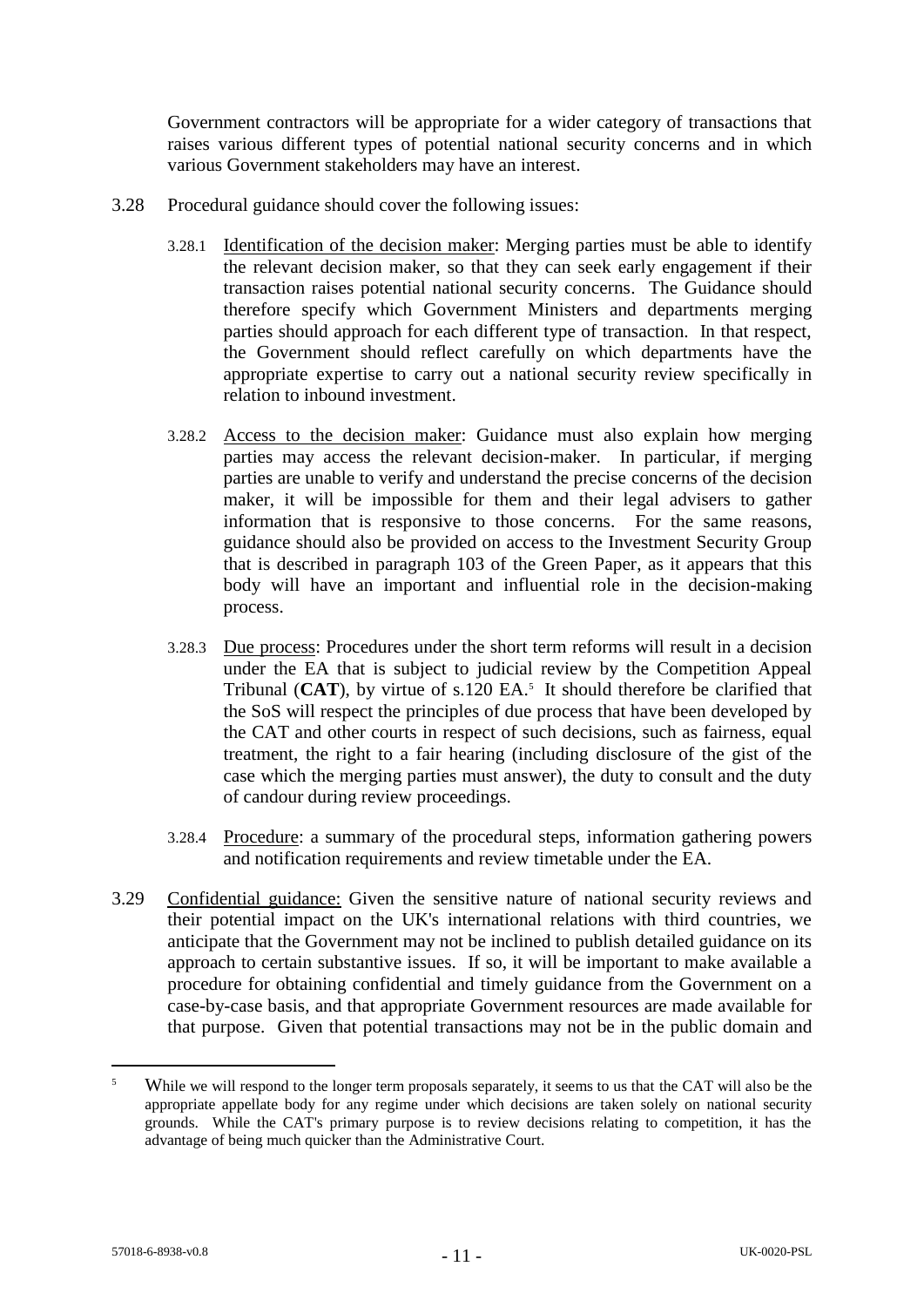information in relation to these transactions will be highly commercially and/or market sensitive, the confidentiality of the process will need to be ensured. It is unclear how this will be achieved with the proposed cross-Government approach.

3.30 Finally, while we will comment in more detail on the proposed longer-term reforms in response to the separate consultation, our initial view is that any such regime should be entirely separate from, and independent of, the competition regime. The Government should consider the creation of a professional secretariat that is sufficiently independent to ensure that potential national security concerns are assessed objectively and independently of the Government's wider industrial policy objectives. The CMA panel system that is used for second phase mergers and market investigations has a good track record in this respect and may therefore serve as a useful model.

### **Question 6: What do you think are the most important costs and benefits from the proposed threshold changes to the Enterprise Act 2002 for the defined sectors? What could be the potential size of these costs and benefits?**

- 3.31 As explained in Section 2 of this response, we do not consider that the proposed short term reforms give rise to sufficient benefits to justify their urgent implementation through the inappropriate use of the regime for assessing the competitive effects of mergers. As noted in response to question 4 above, the most immediate and significant costs will be those associated with merging parties having to self-assess the competitive effects (in particular, those arising due to vertical or conglomerate relationships between the merging parties) of transactions that currently escape the CMA's jurisdiction, in order to determine the risk that they may be called in for a competition assessment. As noted above in response to question 1, there would also be significant costs for small, non-exporting businesses in determining whether their products fall within any of the categories of the military, dual use or radioactive lists. The impact assessment accompanying the Green Paper does not take these costs into account.
- 3.32 Beyond that, the CLLS does not have precise information on the potential costs of the proposed short term regime, as the impact assessment does not identify how many transactions giving rise to potential national security concerns the Government considers to have escaped its review under the current EA public interest and special public interest regime. It seems to us that the Government must have identified at least some such transactions in the recent past, given the urgency that it has attached to the short term reforms, and we therefore request the Government to disclose those statistics in order to allow for the costs and benefits of the reforms to be properly assessed.
- 3.33 A more general point is that the Government should be mindful of the strong correlation – as demonstrated by the chart on page 12 of the Green Paper – between restrictiveness of foreign investment rules and the extent of foreign investment. While we agree that the Government should have appropriate and proportionate powers to intervene in foreign takeovers to protect national security, we have some concerns that the wide scope of the proposed regime, and the relatively vague explanations of the national security issues that the Government is seeking to address, create possibilities for the proposed regime to be used for purely protectionist purposes.